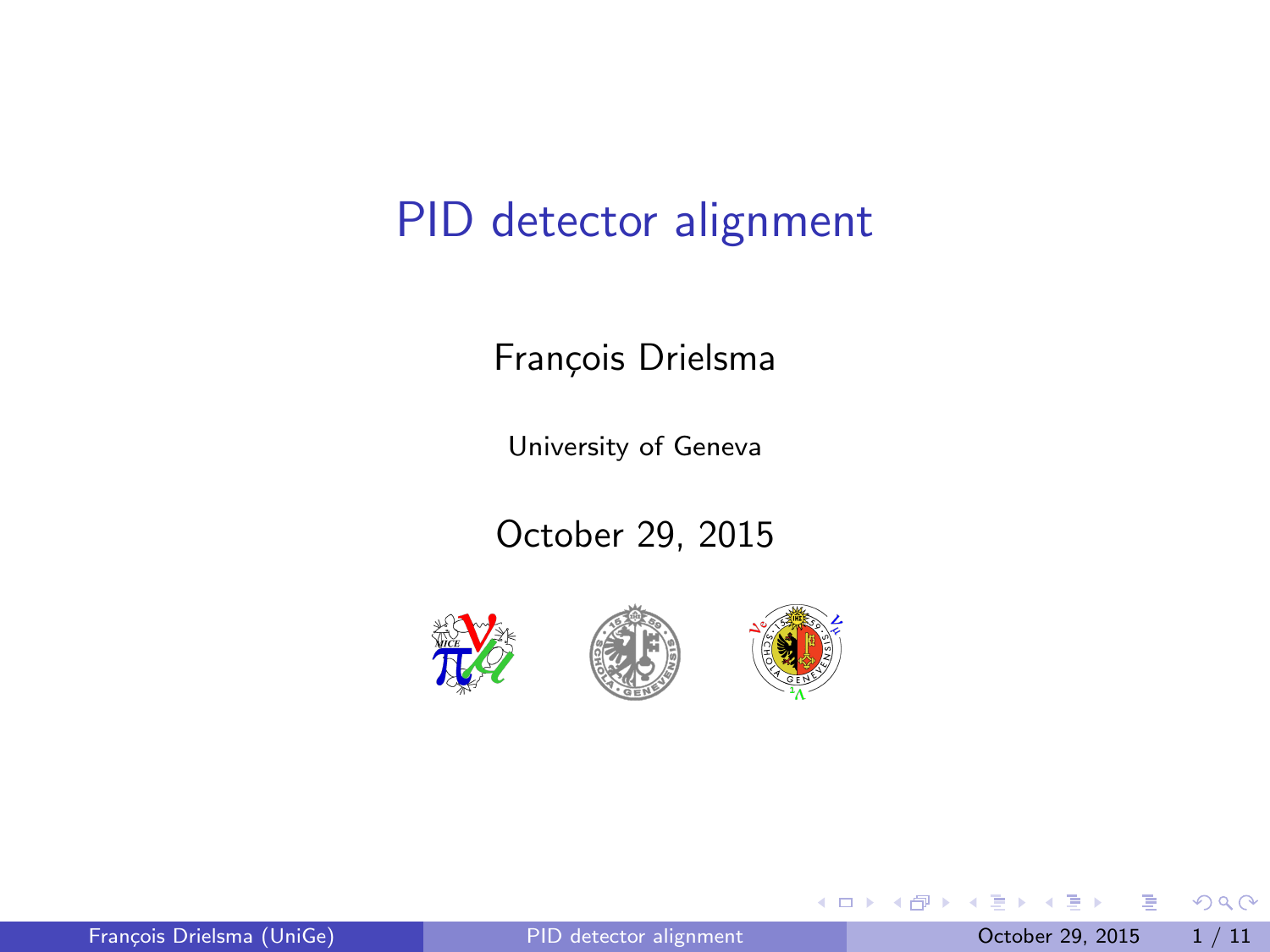## PID detectors alignment with the muon beam

#### Run 7417

- $\rightarrow$  6 $\pi$ –200 MeV/c muon beam, DS on
- $\rightarrow$  12347 spills, 158320 triggers at TOF1

#### Event selection

- $\rightarrow$  TOF0–2 and the EMR provide  $(x, y)$ , KL only y, CKOVA–B not
- $\rightarrow$  No pre-selection, all the hits recorded in each of the PID detectors are plotted to construct a the beam profile

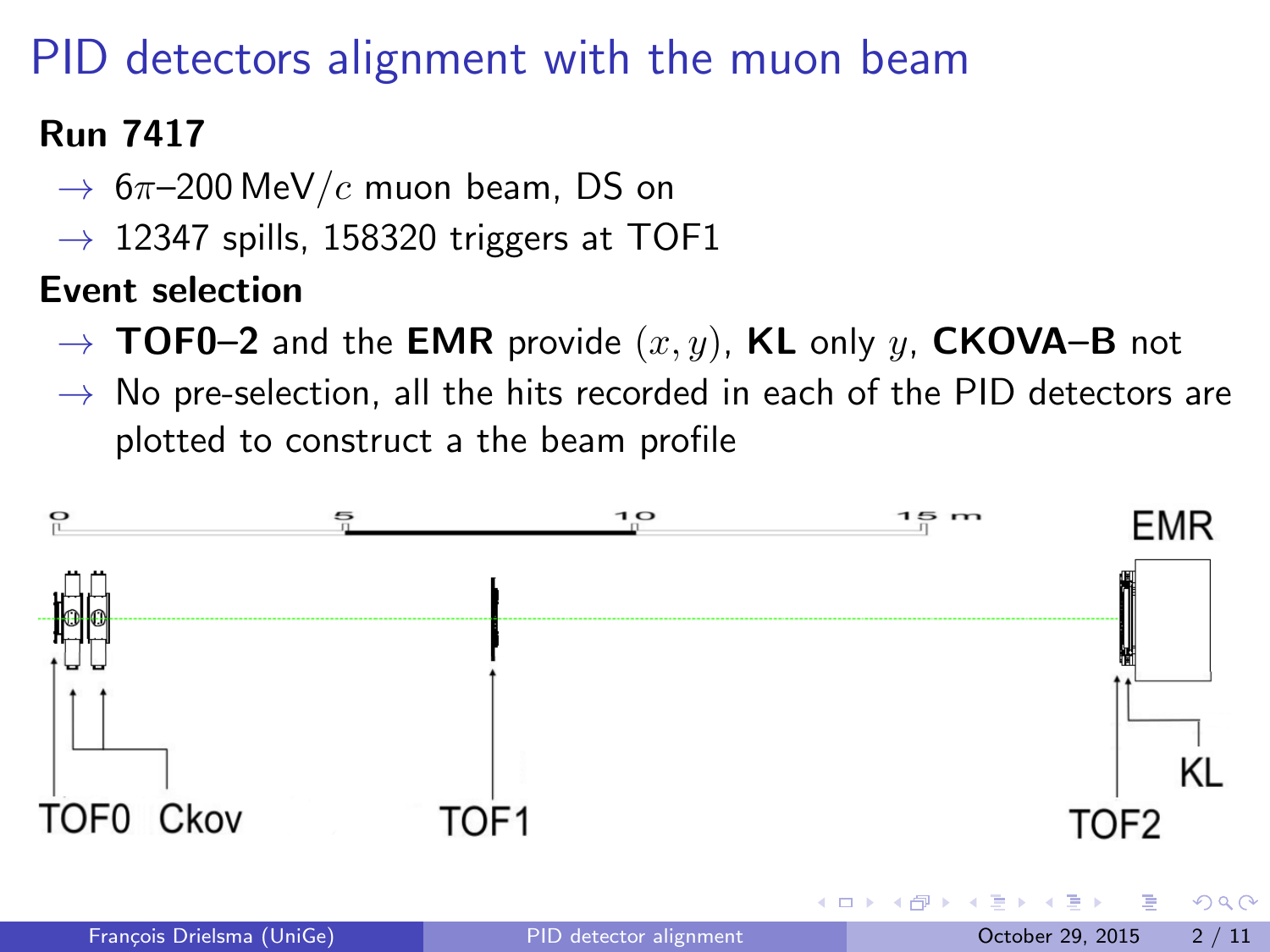# TOFs beam profiles and surveys



| $\overline{\underline{\mathsf{E}}}^{300}$ |                                            | Entries<br>20997                |
|-------------------------------------------|--------------------------------------------|---------------------------------|
|                                           |                                            | Mean x-8.234 ± 0.7584           |
| 200                                       |                                            | n<br>Mean y 10.81± 0.736        |
|                                           |                                            | RMS x 109.9 ± 0.5363 $\sqrt{ }$ |
| 100                                       |                                            | RMS y 106.7 ± 0.5205            |
| $\circ$                                   |                                            | 400<br>300                      |
| $-100$                                    |                                            | 200                             |
| $-200$                                    |                                            | 100                             |
| $-300$<br>-300                            | $-200$<br>$-100$<br>100<br>200<br>$\Omega$ | ٥<br>300<br>$x$ [mm]            |



| ID | x/y          | Position [mm]     | $CDB$ [mm] |
|----|--------------|-------------------|------------|
| 0  | $\mathsf{x}$ | 15.89±0.26        | $-3.03$    |
|    | у            | $-1.11 \pm 0.16$  | $-2.90$    |
| 1  | $\times$     | $-10.51 \pm 0.19$ | $+5.56$    |
|    | ٧            | $0.33 \pm 0.16$   | $+0.36$    |
| 2  | X            | $-8.23 \pm 0.76$  | $-13.92$   |
|    | v            | $10.81 \pm 0.74$  | $+9.40$    |

4 日下

э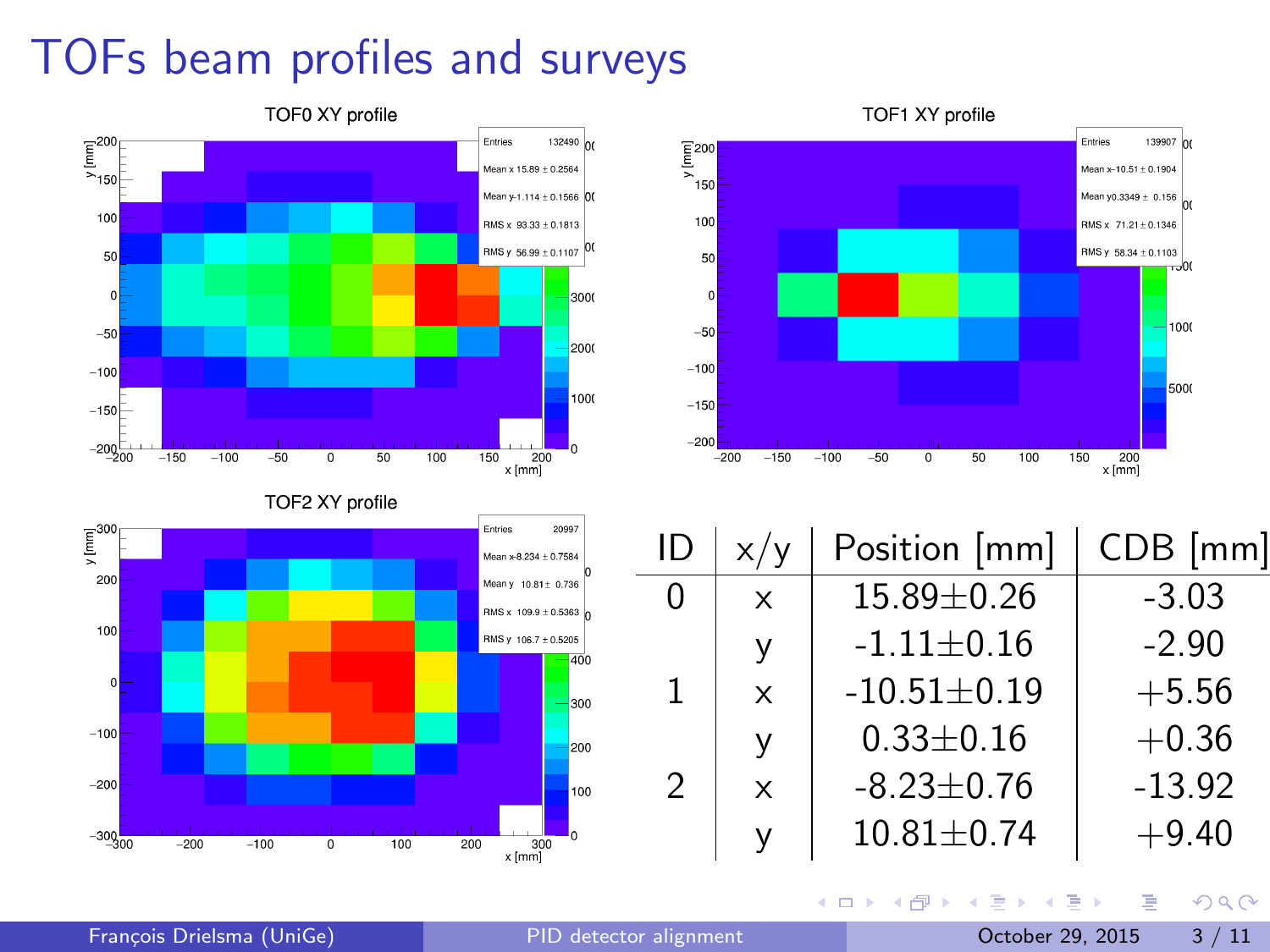### KL and EMR beam profiles



4 0 8

François Drielsma (UniGe) **PID** detector alignment Correspondent October 29, 2015 4 / 11

 $\sim$  $-4$ ≔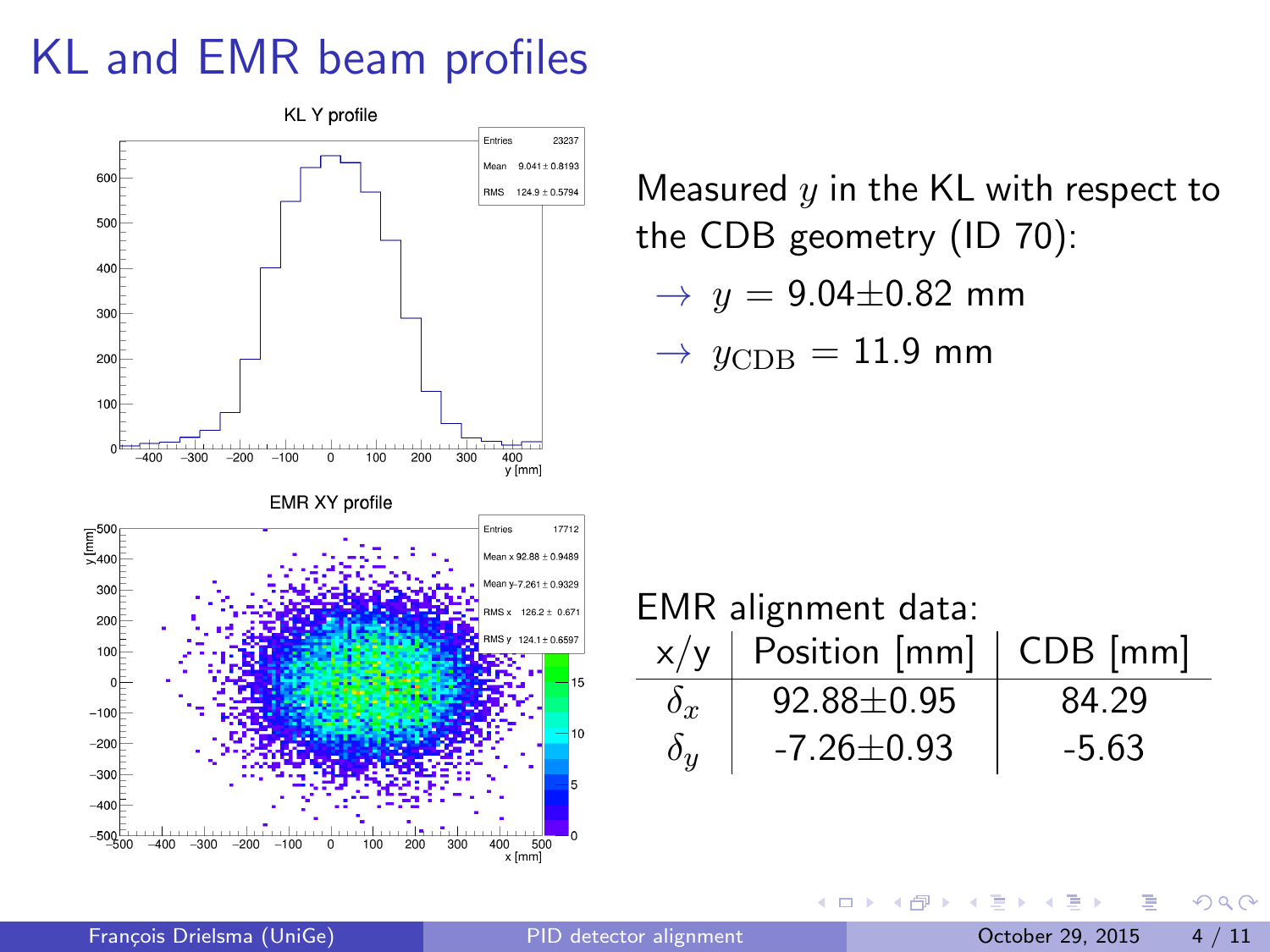### Combined alignment with the beam axis



#### Combined X profile

| Det.             | Position [mm]     | CDB [mm] |
|------------------|-------------------|----------|
| TOF <sub>0</sub> | $+15.89\pm0.26$   | $-3.03$  |
| TOF1             | $-10.51 \pm 0.19$ | $+5.56$  |
| TOF <sub>2</sub> | $-8.23 \pm 0.76$  | $-13.92$ |
| <b>EMR</b>       | $+92.88 + 0.95$   | 84.29    |

#### Combined Y profile

4 0 8

| Det.             | Position [mm]    | $CDB$ [mm] |
|------------------|------------------|------------|
| TOF <sub>0</sub> | $-1.11 \pm 0.16$ | $-2.90$    |
| TOF1             | $0.33 \pm 0.16$  | $+0.36$    |
| TOF <sub>2</sub> | $10.81 \pm 0.76$ | $+9.40$    |
| KL               | $9.04 \pm 0.82$  | 11.9       |
| <b>EMR</b>       | $-7.26 \pm 0.93$ | $-5.63$    |

→←何→ ×. Þ

正々 メラメ

 $QQ$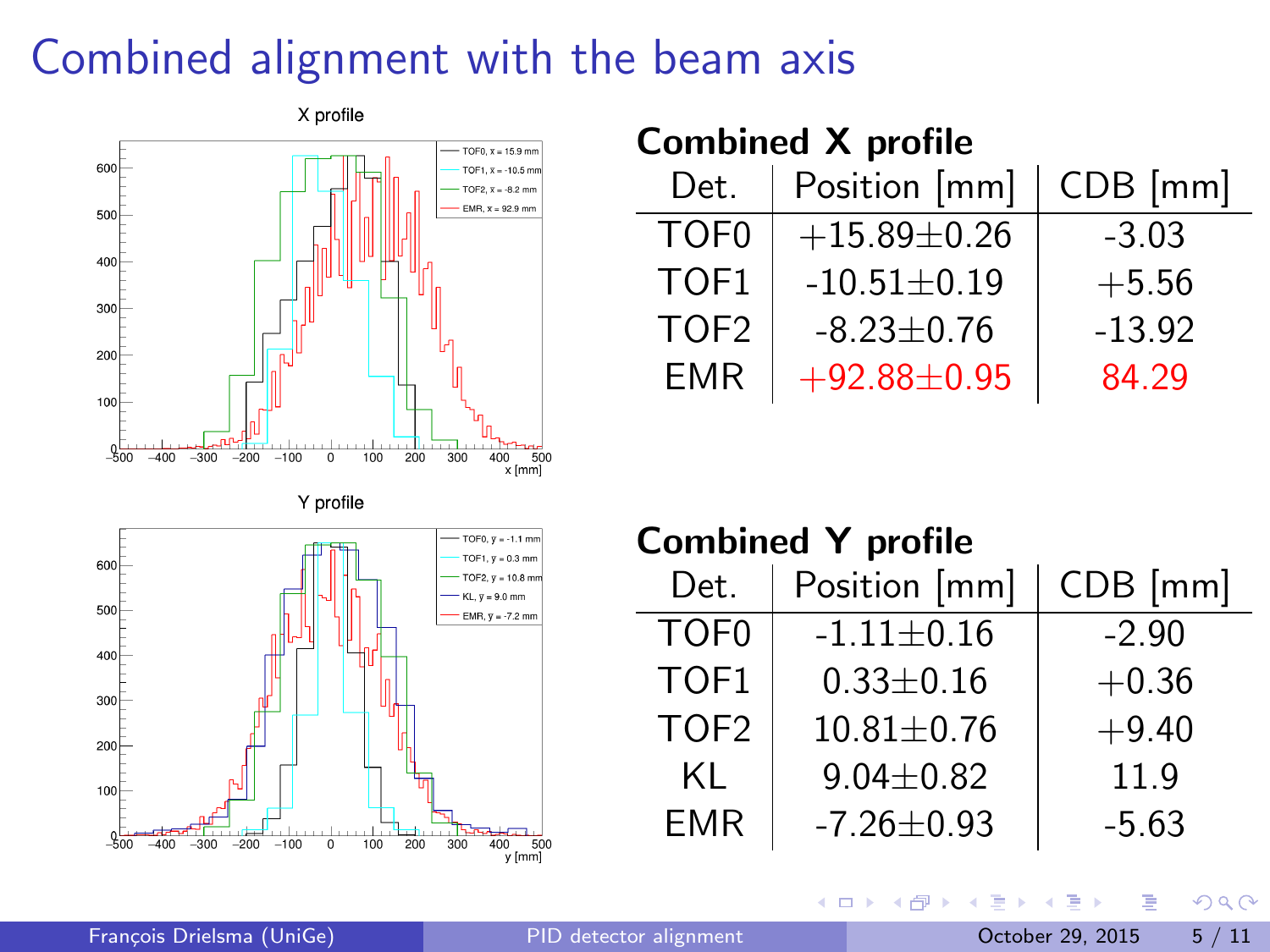## Downstream PID detector alignment

#### Run 7417

- $\rightarrow$  6 $\pi$ –200 MeV/c muon beam, DS on
- $\rightarrow$  12347 spills, 158320 triggers at TOF1

Event selection

- $\rightarrow$  Single space-points in the 3 TOF stations, track in the EMR
- $\rightarrow$  Fit the track in the EMR, reconstruct backwards into the KL and TOF2
- $\rightarrow$  Fails beyond TOF2 as the emittance growth in KL is significant (see next)
- $\rightarrow$  Assume CDB geometry (surveys)



4 D F

 $\Omega$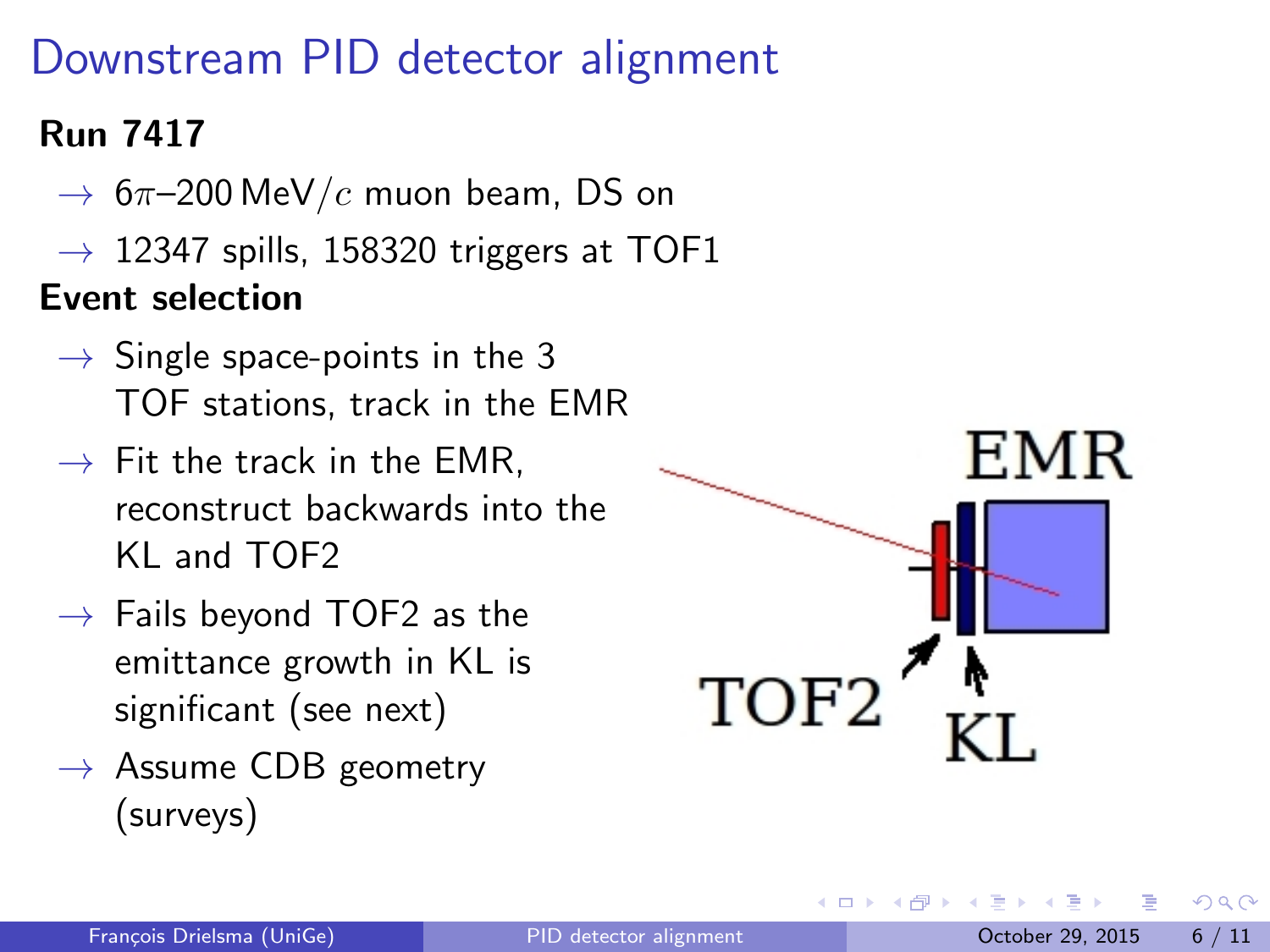### Emittance growth in the KL



TOF12 XY angular distribution

 $y$  [mm]

э

 $299$ 

Entries 16781

200 400 600 800 1000

៊ីនេ

 $\left\{ \begin{array}{ccc} 1 & 0 & 0 \\ 0 & 1 & 0 \end{array} \right.$ 

 $\mathbf 0$ 

 $x$  [mm]

Mean x  $3.808 \pm 1.714$ 

Mean y -1.815 ± 1.73

 $PMS = 221.5 \pm 1.212$ 

RMS y 223.6 ± 1.224

x' [mrad]

EMR vv' beam elipse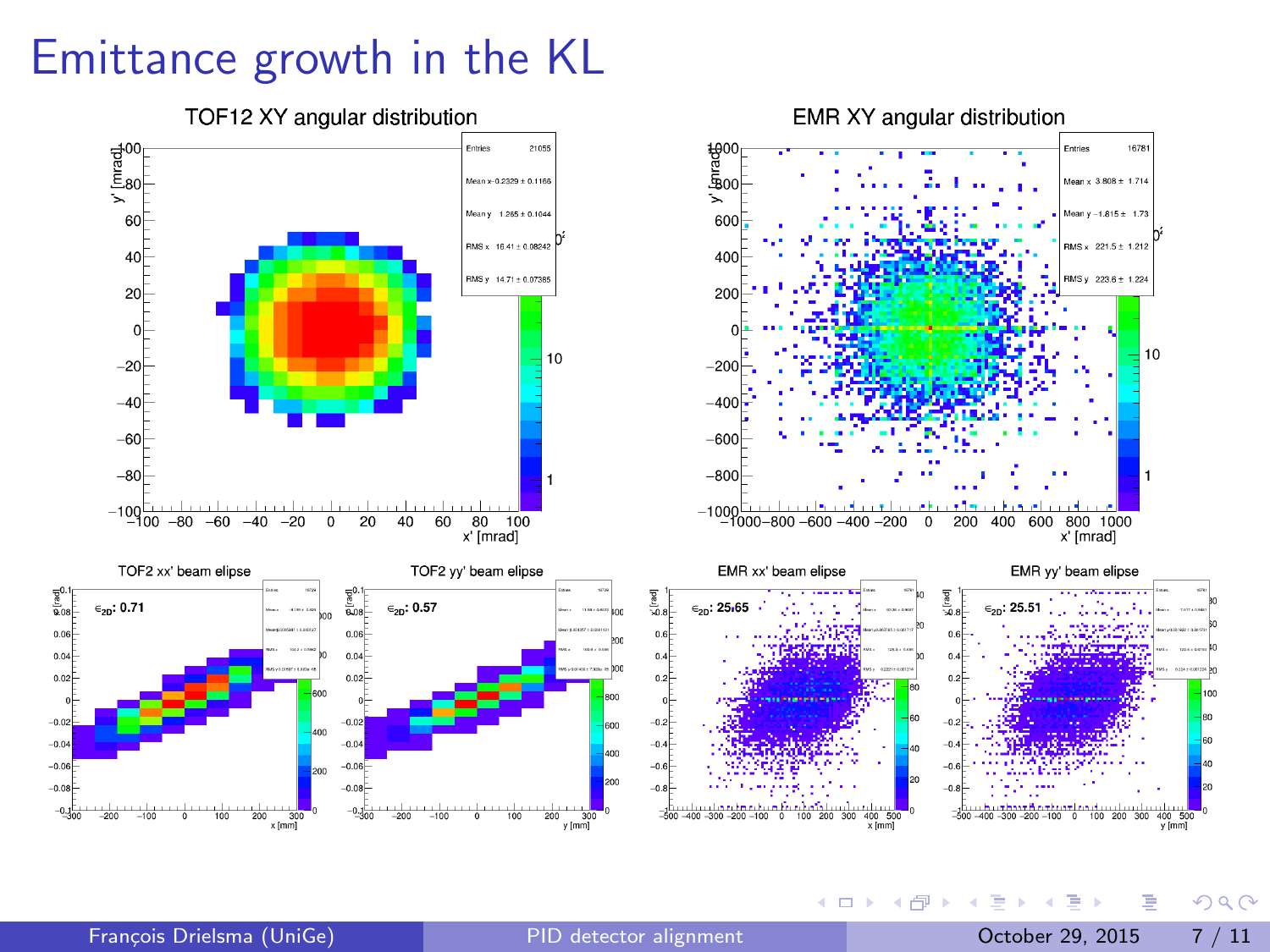### Distance fitting between the EMR and the  $KL$  (+ TOF2)

To find the right distance, plot the residuals for a wide range of distances

- $\rightarrow$  -500 mm to 0 mm offset in z scanned by steps of 2 mm
- $\rightarrow$  RMS residual calculated, minimized

The best fits for the KL and TOF2 are

 $\rightarrow$   $z_{\text{KL}} - z_{\text{EMR}} = -163 \pm 1$  mm ( $\ll$  then CDB !)

 $\rightarrow$   $z_{\text{TOF2}} - z_{\text{EMR}} = -195 \pm 1$  mm (consistent for x, y res.)

Mean residuals for different D(KL-EMR)





 $\Omega$ 

∢ 何 ▶ . ∢ ヨ ▶ . ∢ ヨ

4 D F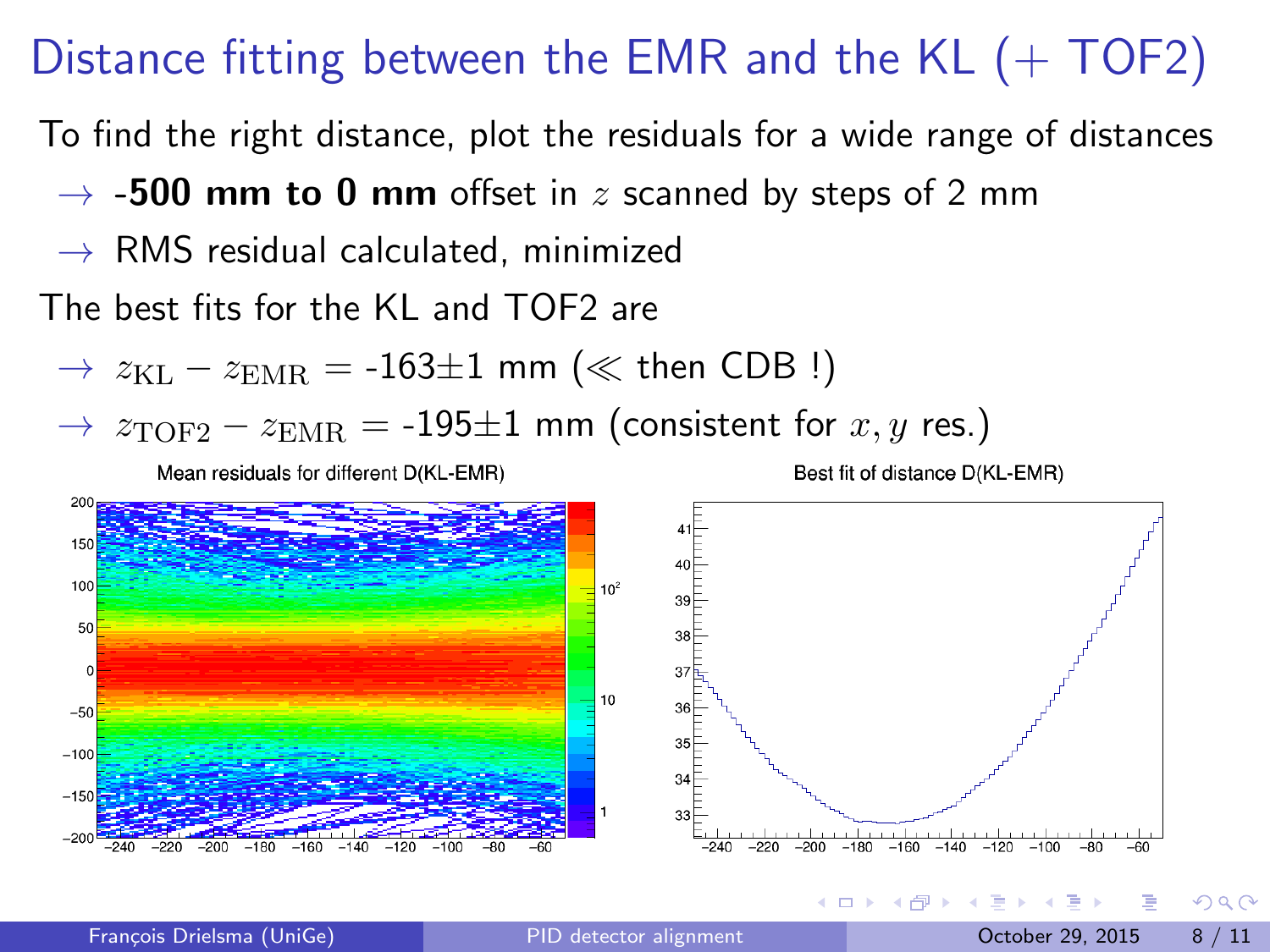## EMR-KL residuals (-163 mm)

**EMR-KL residuals** 



François Drielsma (UniGe) PID detector alignment Cotober 29, 2015 9/11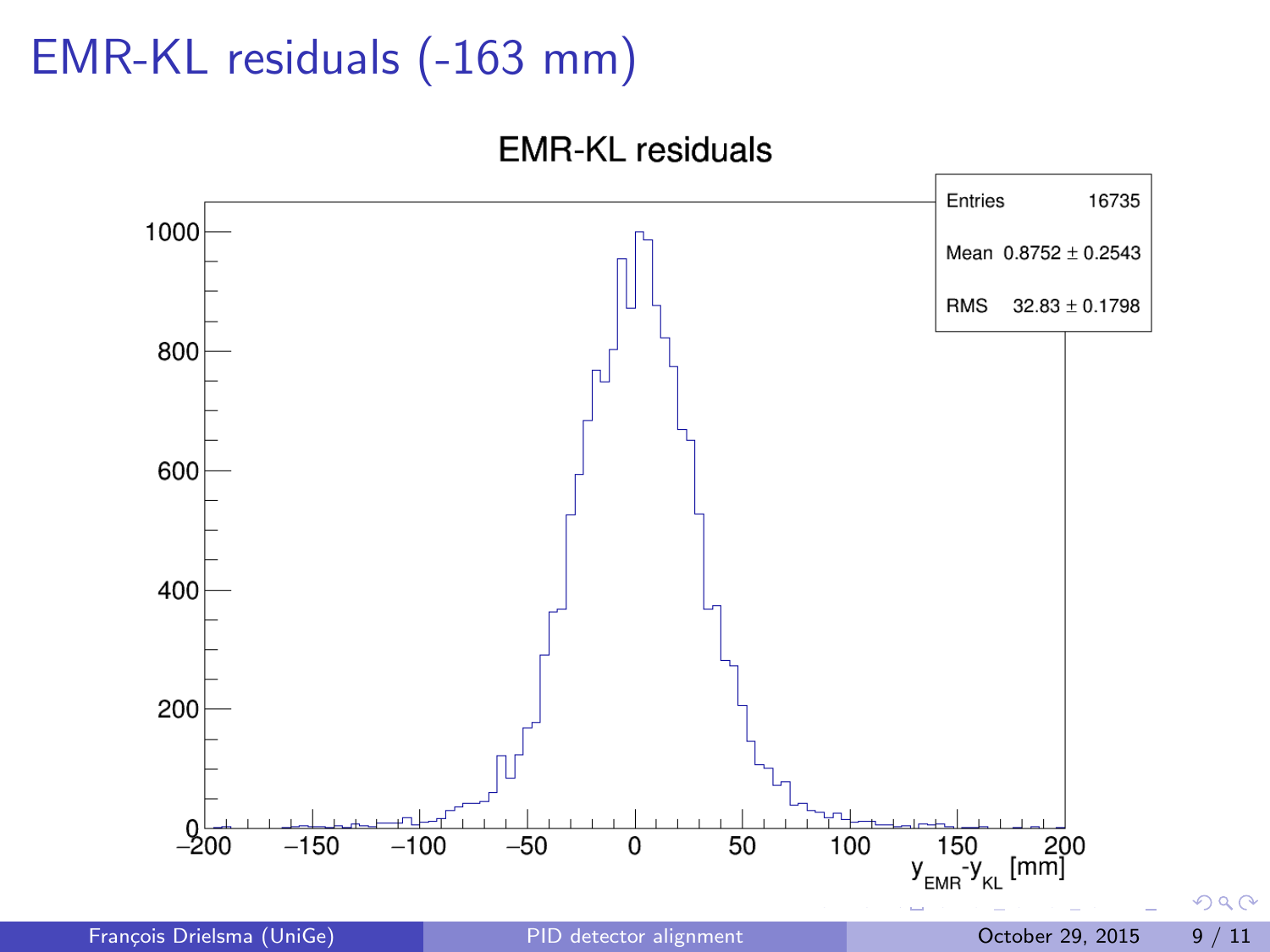# EMR-TOF2 residuals (-195 mm)

**EMR-TOF2** residuals